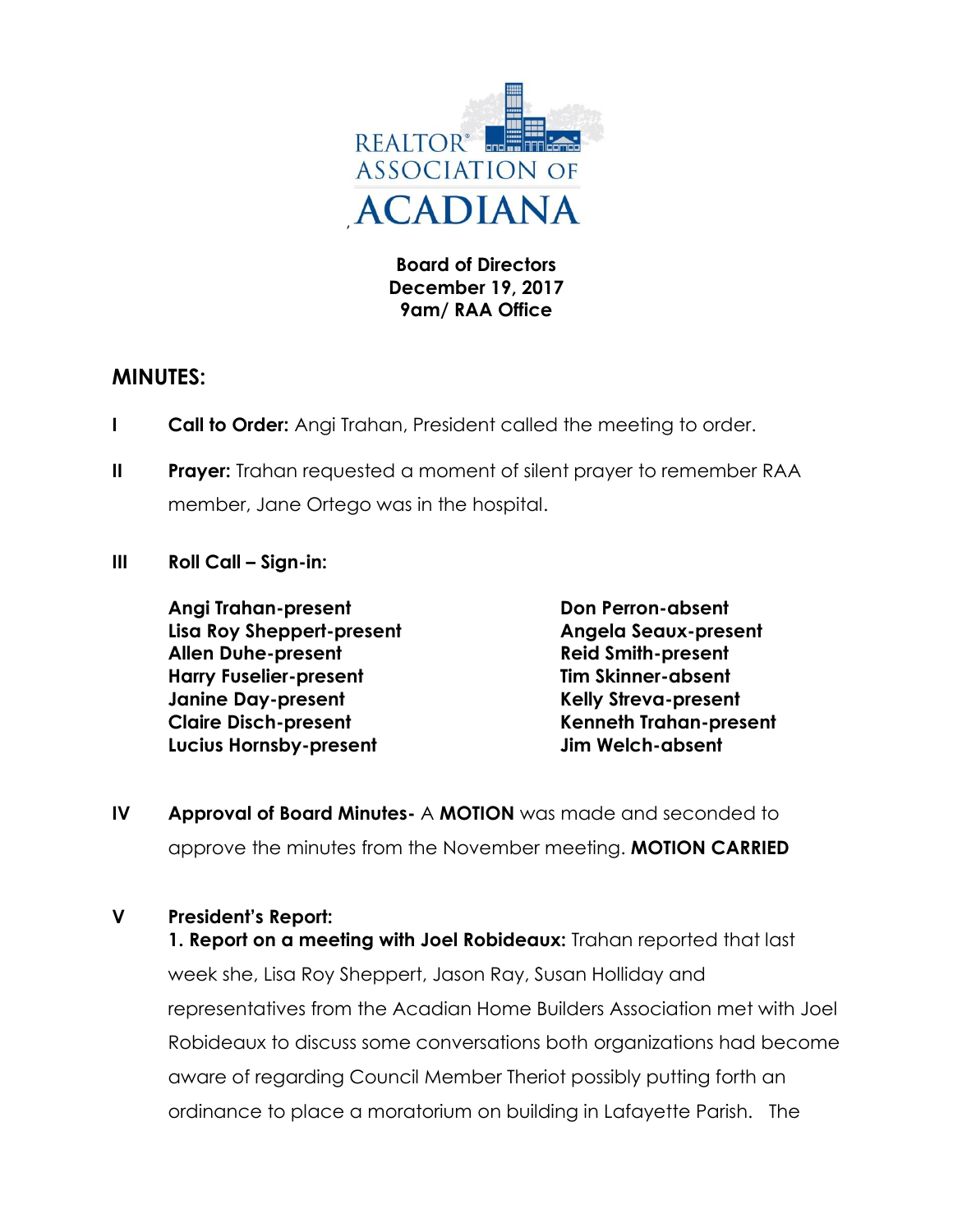board members asked a few in depth questions about the meeting and Trahan will keep the board updated on any developments.

**2. By-Law Update:** Trahan called upon Lisa Roy Sheppert to update the board on the By-Law Task Force. Sheppert stated that the By-Law Task Force would be comprised of Merrie Chris Leger, Reid Smith and Jim Welch. The Task Force had already held an introductory meeting to begin to discuss pertinent issues. A second meeting is schedule for the first week of January.

### **VI Committee Reports:**

a. RCA: The board reviewed the attached minutes from the recent RCA planning session.

A **MOTION** was made and seconded to approve the minutes as presented. **MOTION CARRIED**

b. YPN: The board reviewed the minutes from the recent YPN meeting.

A **MOTION** was made and seconded to approve the minutes from the YPN meeting. **MOTION CARRIED**

## **VII Treasurer's Report (Attached)**

A. **Membership Re-cap:** Fuselier reported that RAA has achieved a new milestone in its membership count and has reached over 1600 members in December. Fuselier reported the Prudential Account as of **November 30th was** \$807,412.57. He then reviewed the 2017 Budget vs Actual noting the report is as of December 17<sup>th</sup> so it shows a very good picture of the RAA's financial position for 2017.

Fuselier then asked the board to turn to the 2018 draft RAA budget. He noted this budget is a mirror copy of the 2017 budget with no newly added line items. Fuselier noted 2018 Budget is based on a 5-